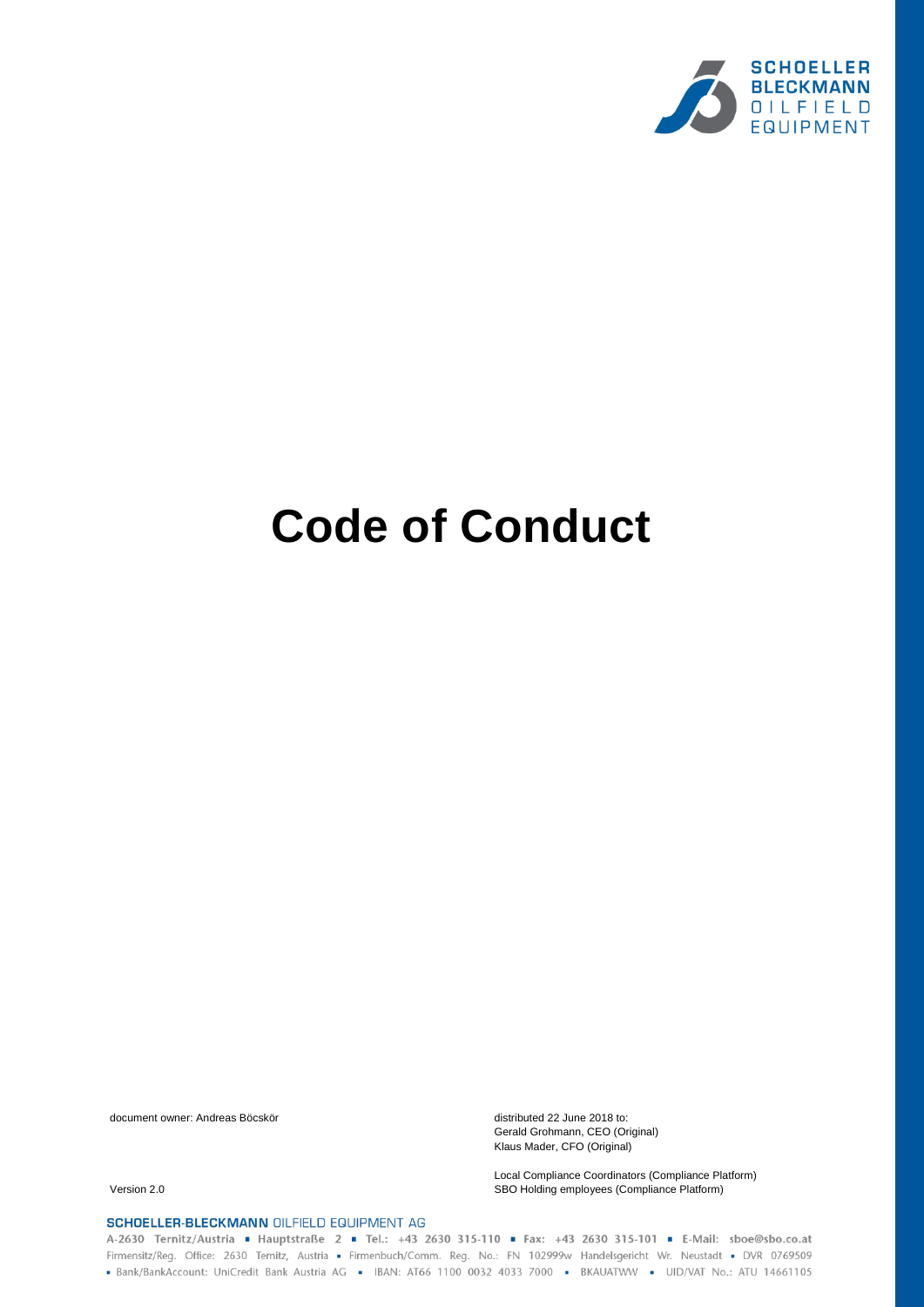

# **Preface of the Executive Board**

SCHOELLER-BLECKMANN OILFIELD EQUIPMENT AG (SBO) as a leading supplier of tools and equipment for directional drilling and well completion applications and the global market leader in the manufacture of high-precision components made of non-magnetic steel underpins with this Code of Conduct its **zero tolerance** towards any form of corporate misconduct and sets out the general rules for compliant behavior within SBO.

**We, as Executive Board of SBO, dedicate ourselves to long-term oriented, prudent and diligent management of the company**. This Code of Conduct has been set up to promote to our managers, employees of our Group, and persons undertaking activities for or on behalf of SBO how we understand legal and ethical behaviour and require them to act accordingly. We also request our customers and suppliers to subject themselves to a proper Code of Conduct and consider specific aspects of compliant behaviour in our supplier assessment processes.

Long-term growth requires sustainable steering of the company. Continuous improvement of products, value adding by selective expansion and acquisition, implementation of more efficient internal processes, supply chain relationship maintenance, and a healthy and motivated workforce are essential to grow SBO in the long run. We believe that providing highest quality is key to take future opportunities in an international environment and have therefore based our sustainability strategy on the principle of "Quality First".

We try to approach new challenges open-minded and by taking into consideration the ideas and opinions of the many people who we trust. It is our belief that good corporate governance shall not only fulfil legal requirements, but also motivate people to proactively engage in exchanges of ideas and raise complaints where necessary to combat inefficiencies. Anonymized reporting channels have been implemented to approach the management of SBO directly even in cases where conventional reporting might be disconcerting.

Diligent management requires to not omit or take actions against irresponsible risks of SBO, its employees and the environment. Our compliance system is based on the four "AAAAs" **A**ccess, **A**wareness, **A**dvice and **A**udit, and follows a risk based approach. We take the standards set out in this Code of Conduct seriously and also require our managers, employees of our Group, and persons undertaking activities for or on behalf of SBO to do so. Every manager and employee of SBO shall be obliged to seek advice regarding application and interpretation of the rules and recommendations in this Code of Conduct and request guidance wherever needed.

This Code of Conduct is based on the OECD Guidelines for Multinational Enterprises (2011 Edition) and considers the guidelines and principles set out in the UN Global Compact.

Ternitz, June 2018

The Executive Board: Gerald Grohmann Klaus Mader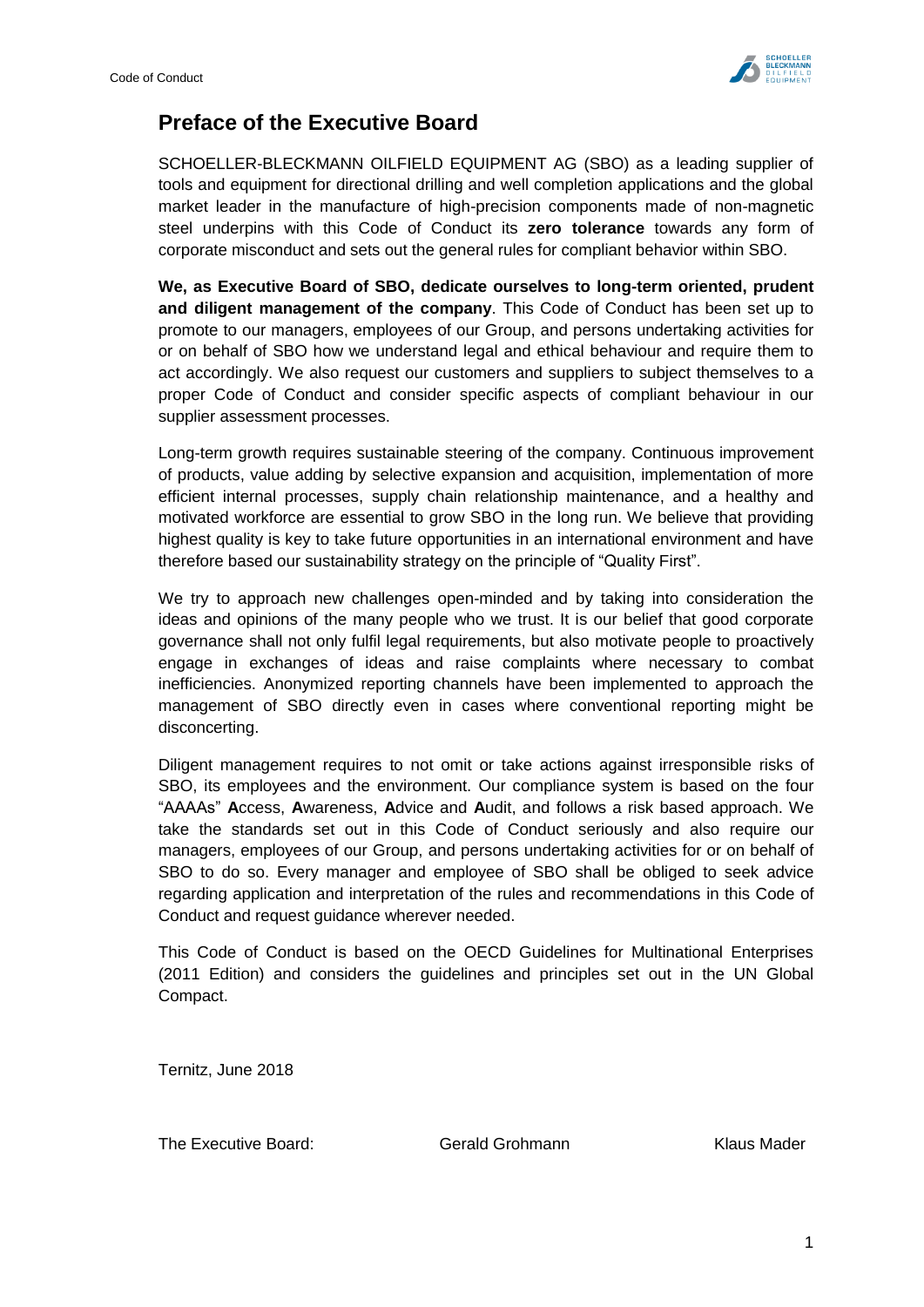

# **Content**

| 1              |                      |  |  |
|----------------|----------------------|--|--|
| 2              |                      |  |  |
| 3              |                      |  |  |
| 4              |                      |  |  |
| 5              |                      |  |  |
| 6              |                      |  |  |
|                | 6.1<br>6.2<br>6.3    |  |  |
| $\overline{7}$ |                      |  |  |
|                | 7.1<br>7.2<br>7.3    |  |  |
| 8              |                      |  |  |
| 9              |                      |  |  |
| 10             |                      |  |  |
|                | 10.1<br>10.2<br>10.3 |  |  |
|                |                      |  |  |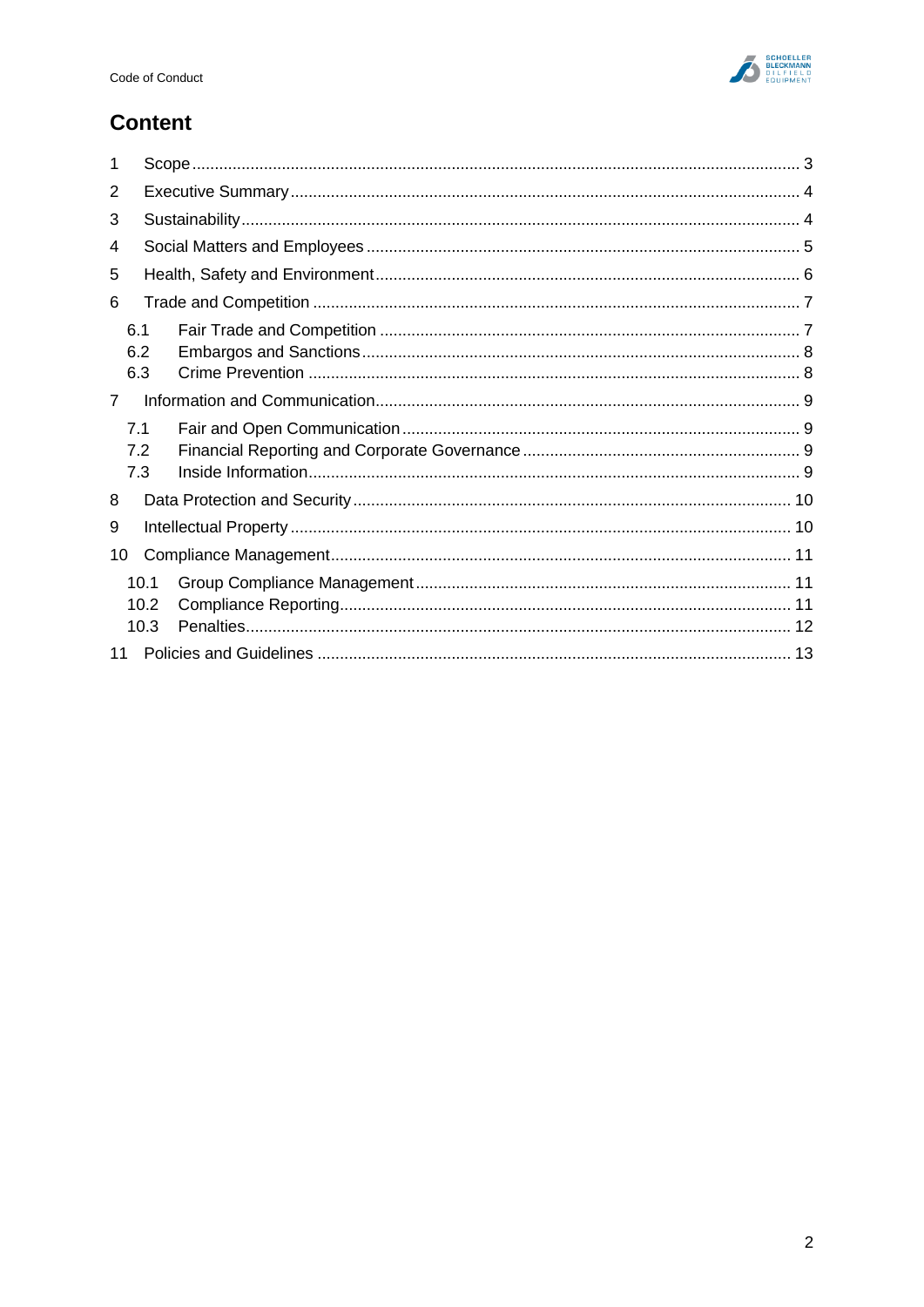$\overline{1}$ 



## <span id="page-3-0"></span>**1 Scope**

With its activities in the global oilfield service industry, SBO is responsible not only for its workforce, customers and neighbours, but as listed company on the Vienna Stock Exchange (Wiener Börse), also for its shareholders and the investment community.

The Executive Board of SBO acknowledges these responsibilities and binds itself, all managers and employees of SBO, and persons undertaking activities for or on behalf of SBO, to strictly comply with not only corporate laws and governance rules, but also with the principles set out in the OECD Guidelines for Multinational Enterprises (2011 Edition) and the UN Global Compact. They shall therefore

- a) contribute to economic, environmental, and social progress with a view to achieving sustainable development
- b) commit themselves to fair trade and competition and abstain from any improper involvement in local political activities
- c) respect the internationally recognized human rights and refrain from seeking or accepting exemptions not contemplated in the statutory and regulatory framework related to human rights, environmental, health, safety, labor, taxation, financial incentives, or other issues
- d) create employment and facilitate training opportunities for employees, also in the forms of e-learning and other web-based tools
- e) support and uphold good corporate governance principles and develop and apply good corporate governance practices
- f) encourage, where practicable, business partners, including suppliers and subcontractors, to apply principles of responsible business conduct.

This Code of Conduct shall form the basis for SBO's compliance system and be the principle guideline for any business undertaking for or on behalf of SBO. It shall be read in conjunction with all general and specific policies and guidelines that will be furnished from time to time in specification of this Code of Conduct as the business of SBO requires.

It shall directly and equally apply to all segments and consolidated subsidiaries of SBO, and **all managers and employees of SBO, and persons undertaking activities for or on behalf of SBO**, irrespective of whether they maintain their own Code of Conduct, or by application *mutatis mutandis* of this Code of Conduct. 1 The setting-up of own countryspecific policies is encouraged, unless not in line or against the principles set out in this Code of Conduct and the more specific policies and guidelines furnished. Should questions arise regarding application and interpretation of the rules and recommendations in this Code of Conduct, applicants are required to consult with the Local Compliance Coordinator and / or the Group Compliance Management before undertaking respective actions.

 $1$  Unless otherwise set out herein, SBO Holding and all segments and consolidated subsidiaries of SBO are commonly referred to as "SBO".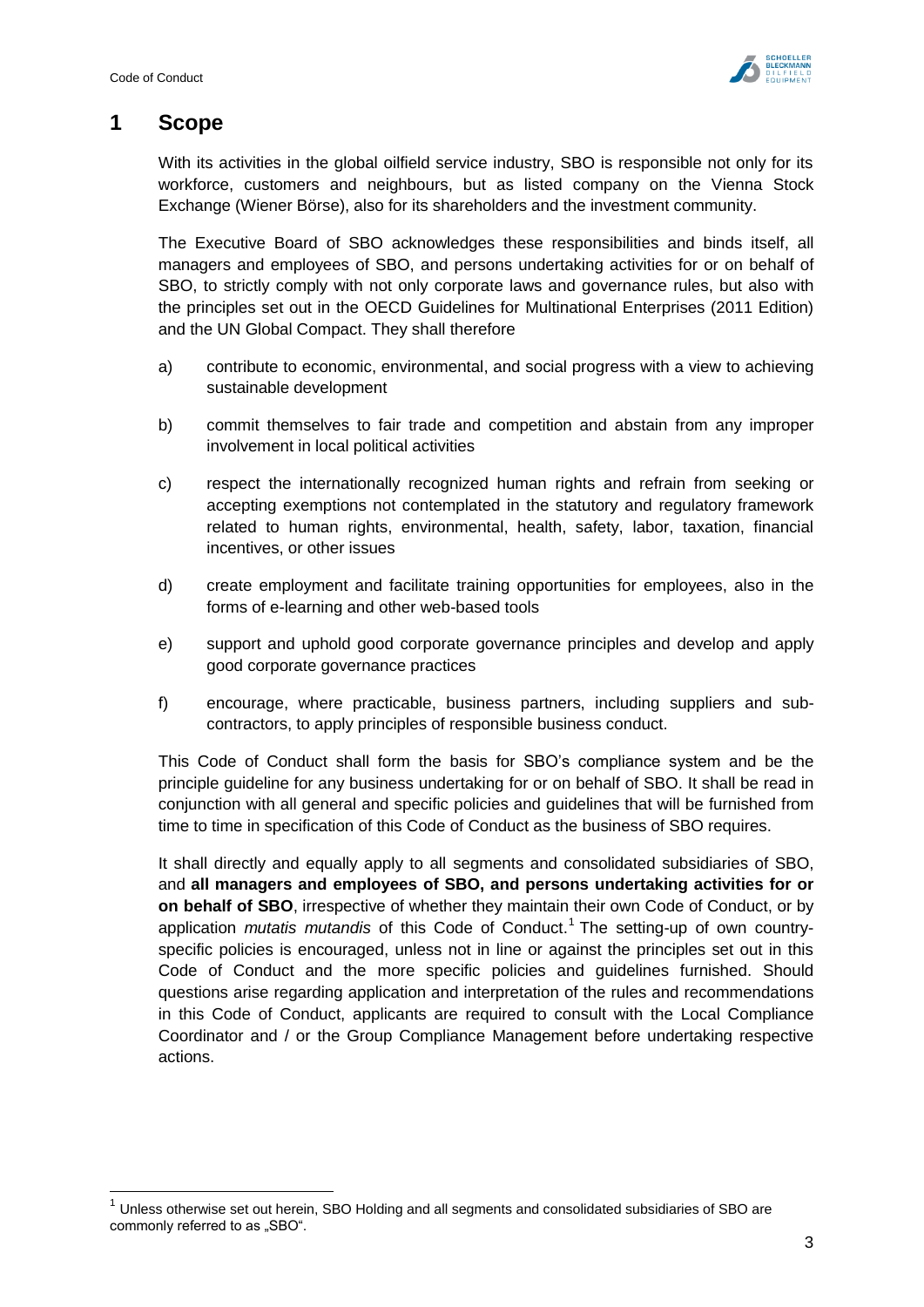

# <span id="page-4-0"></span>**2 Executive Summary**

This Code of Conduct sets out in a very broad way SBO's understanding of proper corporate conduct of business in the different business areas SBO is operating in. Managers and employees, as well as other persons subject to this Code of Conduct, shall be aware that SBO

- a) dedicates itself to sustainable growth, also covering sustainable improvement, process design and supply chain control, following the principle of "Quality First"
- b) commits itself to the strict recognition, respect and protection of human rights
- c) pursues further growth through a fair, healthy and motivating working environment
- d) accepts zero tolerance towards any form of corporate misconduct and unfair trade and
- e) maintains a fair and open communication to its stakeholders.

SBO's Compliance Management makes sure that its understanding with respect to proper corporate conduct is executed consistently all over the Group and potential misconduct can be detected and mitigated at an early stage.

## <span id="page-4-1"></span>**3 Sustainability**

**Sustainability is part of our long-term growth and thinking**. Being in and keeping a market leader position requires continuous efforts from our managers and employees and continuous trust from our stakeholders in our doing. Treating nature and resources with utmost respect and keeping our employees motivated and healthy shall be the highest principles we abide by.

We have based our sustainability strategy on the **principle of "Quality First"** as we believe, that with keeping and applying state of the art quality standards, we can maintain not only our market position, but give our environment the respect it deserves.

Our sustainability strategy is represented in the different pillars of growth and is measured by the aspects "Environment", "Social Matters and Employees", and "Respect for Human Rights, Anti-Corruption and Bribery":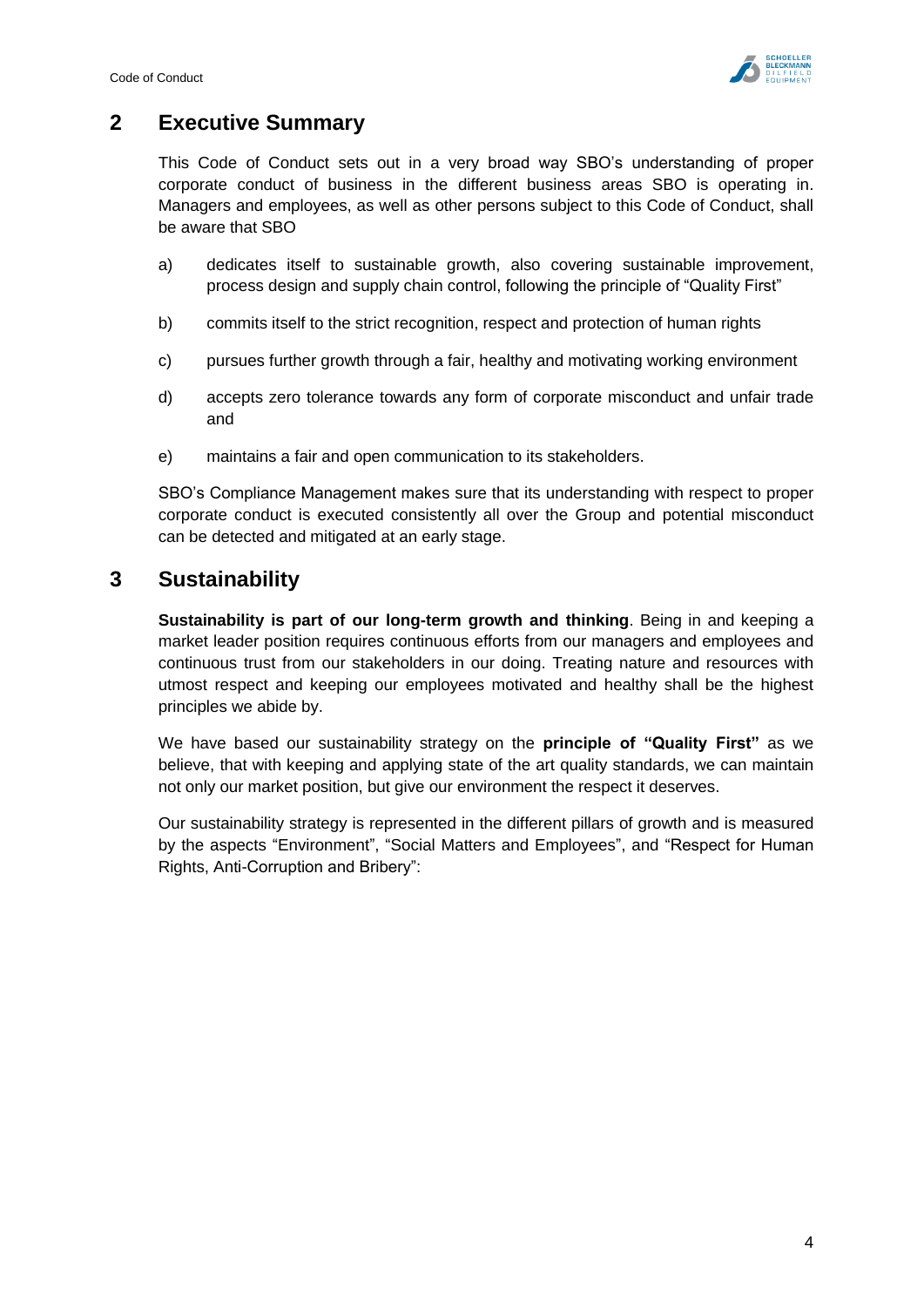



Continuous Improvement is pursued as part of our continuous efforts to increase efficiencies and reliabilities of our products and to add skills and know-know where most reasonably needed. We plan our Research and Development (R&D) and training projects over the cycles and adapt our budgets as required to stay at the forefront of development.

Sustainable Growth is sought by adding value through new inventions, innovative technologies, the provision of employee development opportunities and targeted acquisitions. SBO managers and employees are always invited to attract new potentials to broaden our portfolio of advanced manufacturing technologies and efficient applications.

Efficient Process Design is achieved through recurrent surveys of business procedures and production processes with the aim to make production more efficient, environmental friendly and less onerous for employees and to prosper a fair business environment for employees, customers and to competitors.

Supply Chain Control is maintained to make sure that also suppliers and customers live up to highest quality standards and commit themselves to prudent conduct of business when doing business with SBO. Suppliers shall be in conformity at least with the requirements and standards imposed on SBO in the certain respect.

SBO publishes a non-financial statement every year, in which it sets out each aspect in more detail and explains measures taken to achieve sustainability goals. The non-financial statement deals with the key topics of relevant stakeholders and is underlined by nonfinancial performance indicators (KPIs) of SBO.

# <span id="page-5-0"></span>**4 Social Matters and Employees**

**A fair, healthy and motivating working environment is fundamental for the sustainable growth of SBO**. Its operations are undertaken with deep respect to international human rights frameworks, such as the International Bill of Human Rights, consisting of the Universal Declaration of Human Rights and the main instruments through which it has been codified, i.e. the International Covenant on Civil and Political Rights and the International Covenant on Economic, Social and Cultural Rights, and the principles concerning fundamental rights set out in the 1998 International Labour Organisation Declaration on Fundamental Principles and Rights at Work, as well as relevant domestic laws and regulations.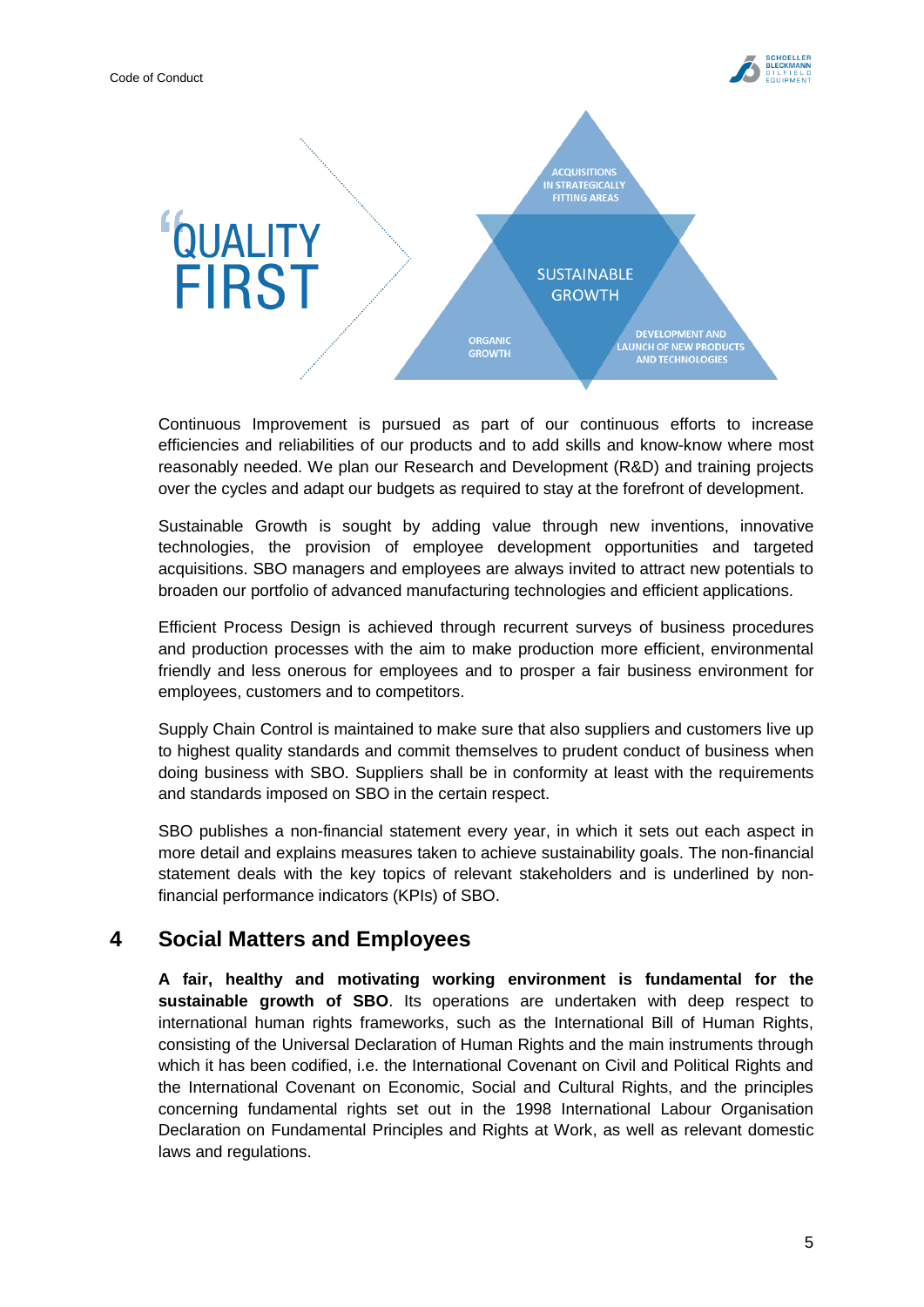

The company commits itself to the principles of equal opportunity and treatment in employment and not to discriminate against its managers and employees with respect to employment or promotion on such grounds as race, color, sex, religion, political opinion, national extraction or social origin, or other status, such as trade union activity, age, disability, pregnancy, marital status, sexual orientation, or HIV status, unless selectivity concerning worker characteristics due to inherent requirements of a certain job. Family members within the same company shall not get any preferential treatment to any other managers or employees in the same position or in the application process for the same position.

Managers and employees are required to prepare adequate measures for the identification, prevention, and mitigation of potential and actual human rights impacts, and shall create sensitivity for improper behavior such as harassment, intimidation and slander.

Fair treatment also implies the payment of fair wages within the framework of local policies and standards and respect for the right of employees to establish or join trade unions and representative organizations of their own choosing, and to have them recognized for the purpose of collective bargaining, effective abolition of child labor, and elimination of all forms of forced or compulsory labor.

SBO Group companies are invited to regularly assess the performance of individuals and teams. Assessment is necessary to identify every individual's personal strengths and potentials and to take them optimally into consideration in the employment development plan of each company. Qualification, eligibility, and performance shall be the main criteria for the promotion of employees and the filling of vacancies.

Within the general reporting of Code of Conduct infringements, adverse human rights impacts shall have priority in the way that such infringements shall be reported ad-hoc to the Group Compliance Management and dialogue with the person infringed shall be set up with a view to seeking agreed solutions.

## <span id="page-6-0"></span>**5 Health, Safety and Environment**

**The protection of humans is of highest priority**. We act with the declared intention to pursue highest standards of health, safety and environmental protection and to continuously improve our performance in that respect.

In order to minimize the risks of accidents and injury at work, regulatory standards and industry norms must be complied with in all strictness. Each SBO Group company is autonomously responsible for the implementation of an appropriate HSE program in line with highest industry standards and under consideration of local rules and regulations. The rules and recommendations set out in the Occupational Health- and Safety Assessment Series (OHSAS) are defined as the minimum requirement for the health and safety programs of SBO. Managers and employees shall be requested to accept these rules when entering the Group and to act accordingly.

Safety awareness training, as appropriate for each working station and position, shall make sure that employees are familiar with the emergency and contingency plans set up at each facility, so that health and environmental damages are prevented and mitigated through clearly defined workflows, communication flows, and responsibilities in case of an emergency.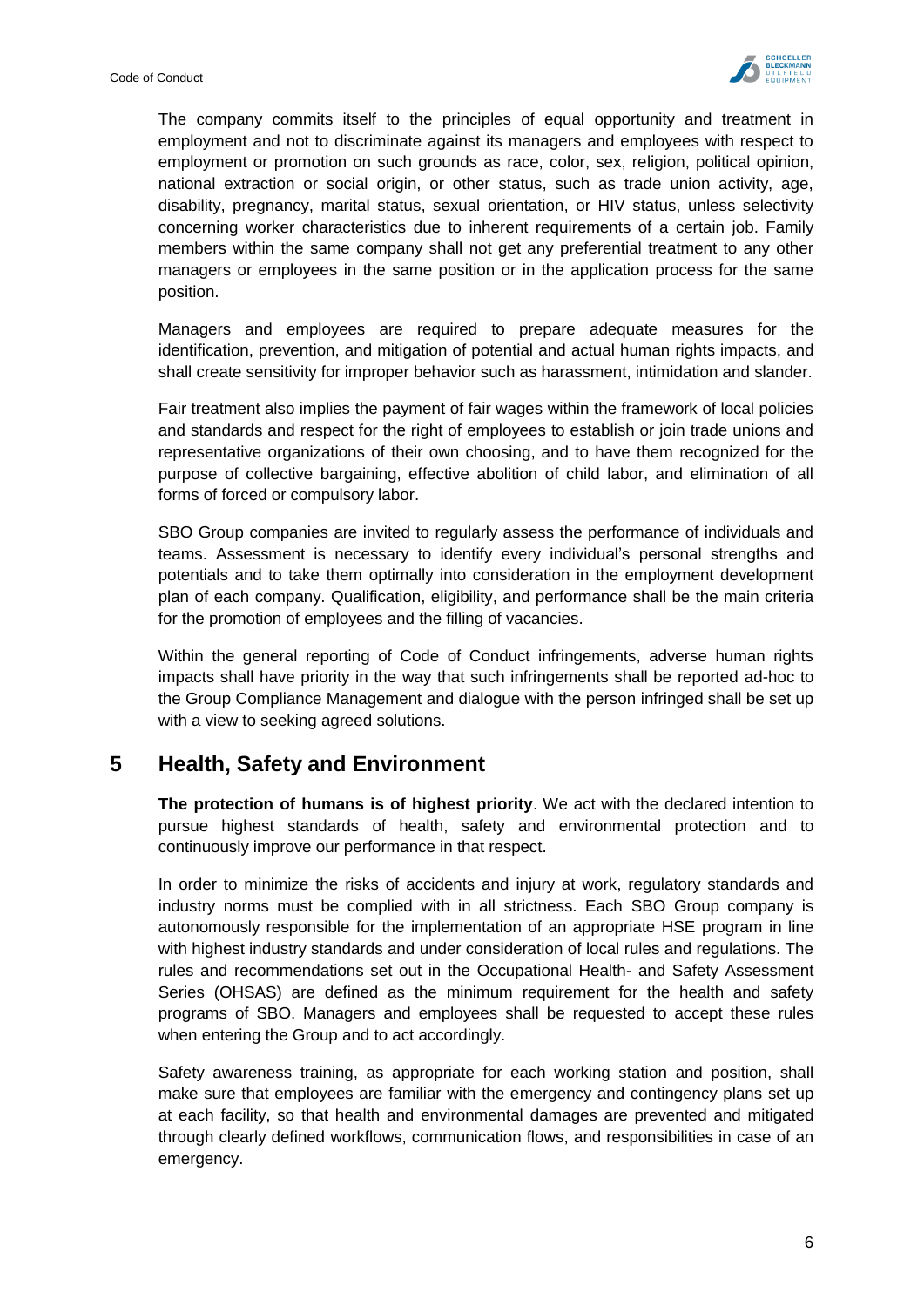

We expect all our employees to be aware of the dangers at their working station and to take responsibility for the consequences of their own acting. This includes that managers and employees show up at work with the fitness required for their challenges and not influenced by misuse of alcohol or any forms of drugs. Assets that have been consigned to somebody's care shall be used with due diligence and only for the intended purposes.

Measurable objectives and, where appropriate, targets for improved environmental performance and resource utilization shall be established and periodically reviewed so that efficiency gains can be achieved in line with the sustainability strategy of SBO. To comply with national environmental laws and policies, state of the art technology shall not only be used in SBO's machinery worldwide, but also in the design and development of new processes and products.

## <span id="page-7-0"></span>**6 Trade and Competition**

## <span id="page-7-1"></span>**6.1 Fair Trade and Competition**

**Promotion of fair trade and competition is the main driver for any business carried out by SBO**. Fair trade and competition prohibits all forms of corporate misconduct, such as fraudulent behavior and actions of bribery, corruption, personal enrichment, and undeclared work.

Any offer, promise, giving, or demanding of a bribe or other undue advantage to obtain or retain business or other improper advantage shall be strictly prohibited. It is to be ensured that agents and advisors are hired against appropriate remuneration and for legitimate services only. Managers and employees shall make sure that adequate internal controls, ethics and compliance measures are developed and adopted at each SBO Group company.

Business decisions need to be based on traceable and objective parameters. Any personal, social, financial or other kind of interest on the side of a manager or employee shall not be to the detriment of SBO. Situations of conflicts of interest shall be subject to superior approval which otherwise is deemed rejected on the side of the company.

Hospitality, entertainment, and gifts have become an increasing concern in many jurisdictions. They shall only be accepted or granted if thoroughly examined with regard to local rules and regulations, and only to the extent reasonable with respect to the underlying business.

SBO does not interfere in the decision making process of national and local governments, directly or indirectly through contributions to candidates for public office, political parties or other political organizations. However, it supports and promotes regional social projects, and donates to charitable organizations and local communities as part of its social responsibility measures.

Fair competition also implies that no hard core cartels, anti-competitive business conduct or agreements that exploit or extend market dominance or market power, and anticompetitive mergers and acquisitions are entered into, or carried out; in particular when containing fixed prices, rigged bids (collusive tenders), output restrictions or quotas, or markets sharing (or division) by allocating customers, suppliers, territories, or lines of commerce.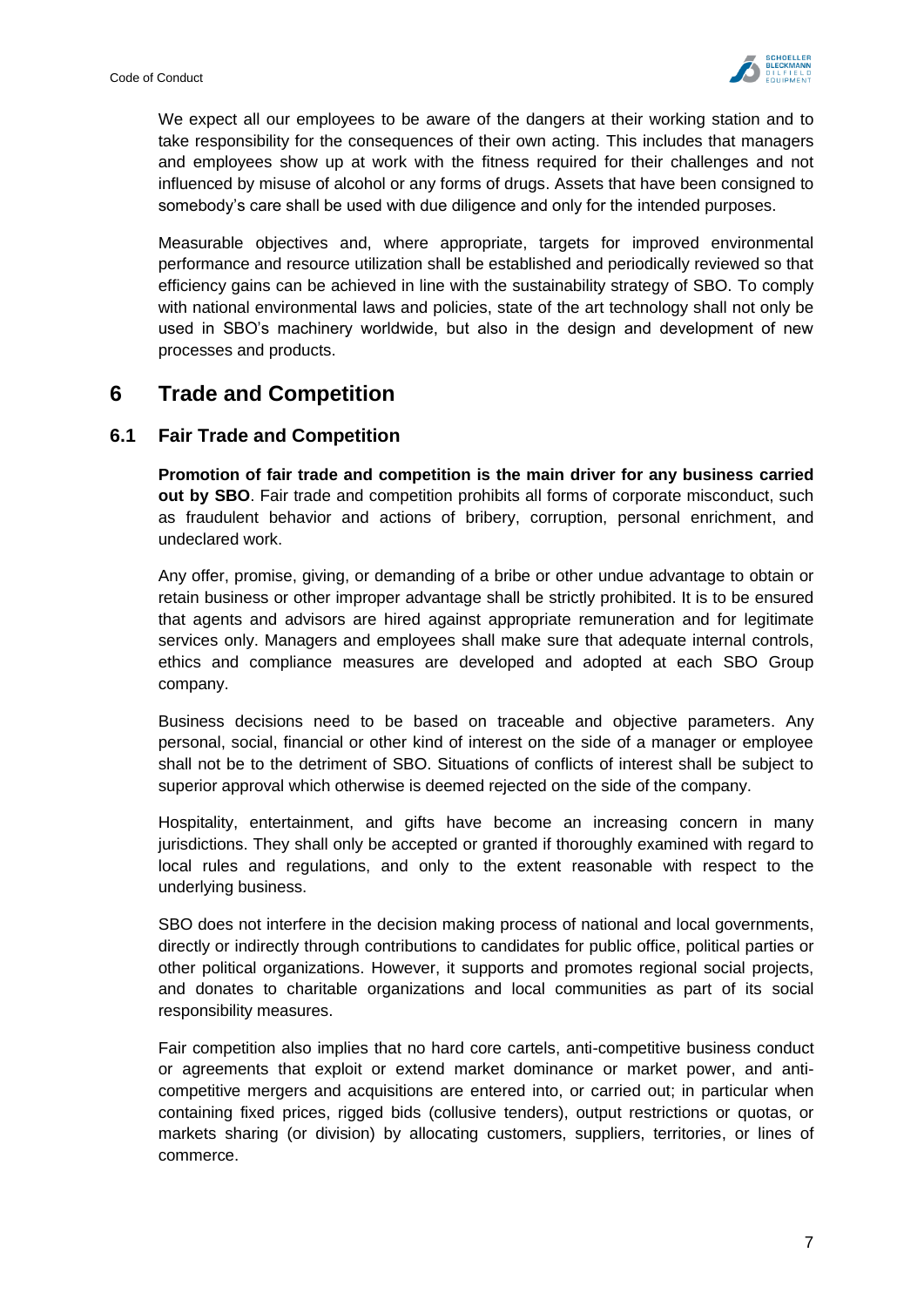

## <span id="page-8-0"></span>**6.2 Embargos and Sanctions**

**SBO, as leading supplier of tools and equipment for directional drilling and well completion applications and the global market leader in the manufacture of highprecision components made of non-magnetic steel monitors national and international embargos and sanctions with greatest concern**. Complying with and following all national and international trade regulations is crucial for the sustainable prosperity of the business. Reputational and financial damage by one single entity with imminent consequences on other members of the SBO Group would not be justifiable. Only recognized freight forwarders, specialized in international transports, shall be used to carry out paper work and shipment and to provide respective support.

When conducting business for, or on behalf of SBO, it shall be assured that customers, suppliers and other business partners do not show up on any blacklist published by an organ of the European Union, the United States, the United Nations, the World Bank and / or any other recognized international organization, and that the business itself is not subject to any sanction or embargo by such institution. The entering into, or carrying out of, respective business shall strictly be prohibited.

#### <span id="page-8-1"></span>**6.3 Crime Prevention**

**SBO is aware that fraudulent behavior from theft to deception of company representatives with the intent of unjust enrichment have become serious threats**. Data and communication spying, as well as intentional misuse of third party profiles, are common practices to effectively camouflage the fraud's identity and increase the probability of criminal success. SBO's managers or employees are explicitly instructed to request confirmation of the counterparty's identity, also of persons along the reporting line, if misuse by a third person cannot diligently be excluded.

Managers and employees of SBO shall take care, in addition to what is set out with regard to communication and data protection in other parts of this Code of Conduct, to restrict internal and external communication to those participants, whose identity is undoubtedly determined and who have a business interest in the communication. Compliance procedures have been implemented to effect payments only to those recipients to whom they are intended.

**We insist on honesty and compliant behavior by our managers and employees.**  Managers and employees of SBO must never engage in fraudulent or any other dishonest conduct involving the property of SBO or any third party. Misbehavior, whether against SBO, any of SBO's managers or employees, or third parties, is not tolerated at SBO and strictly forbidden. Managers and employees of SBO shall yet raise awareness for such undue behavior and shall seek to protect property from loss, damage, misuse, theft, fraud, embezzlement and destruction. These obligations cover both tangible and intangible assets, including trademarks, know-how, confidential or proprietary information and information systems.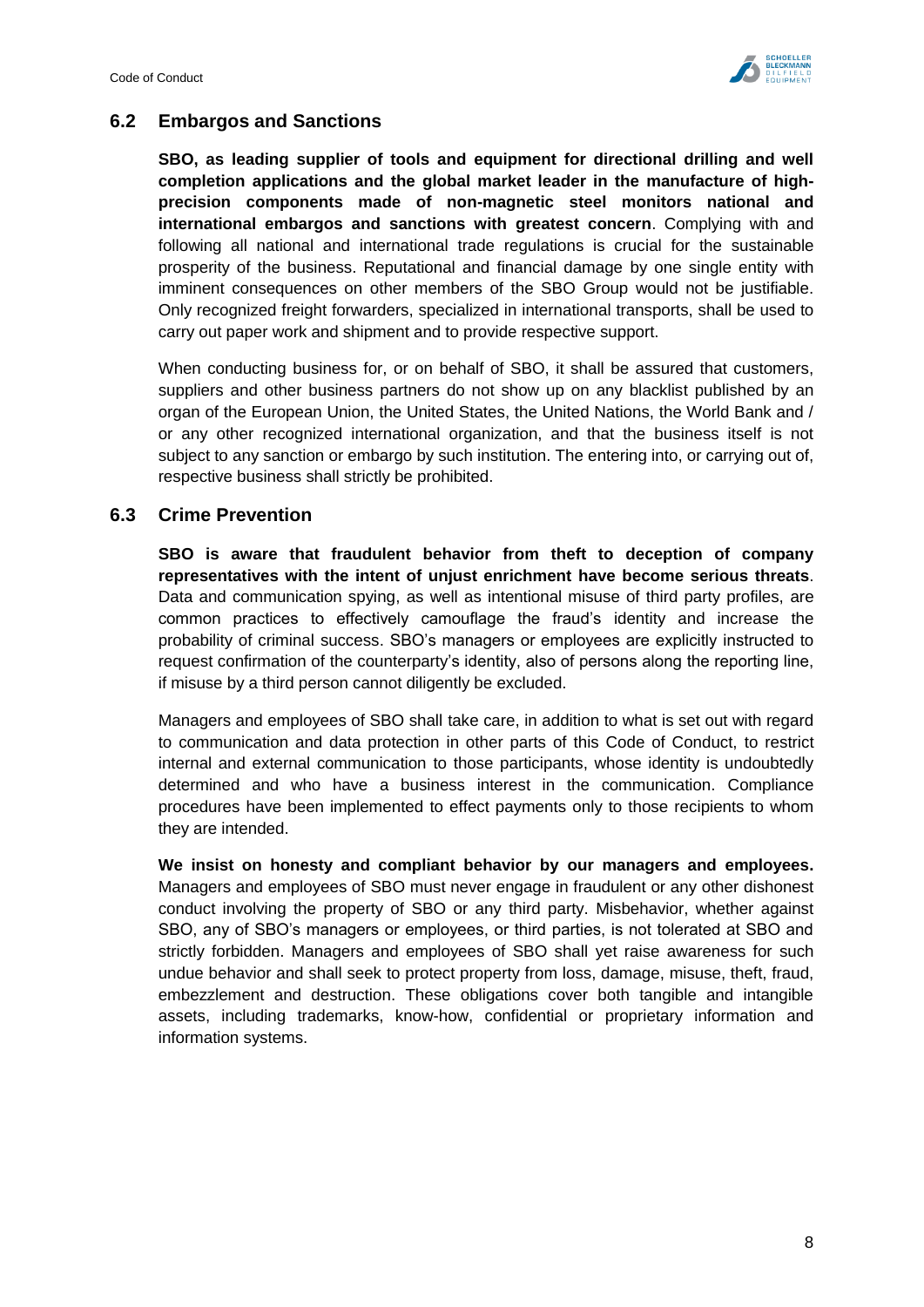

# <span id="page-9-0"></span>**7 Information and Communication**

## <span id="page-9-1"></span>**7.1 Fair and Open Communication**

**Accurate and forthright information and communication is fundamental to foster a relationship of confidence and mutual trust with the company's stakeholders**. The provision of false, misleading, derogatory, or defamatory information cannot be a way of proper conduct of business. SBO follows a proactive communication including regular meetings, hearings, or consultation processes with the different stakeholders.

Notwithstanding this approach, managers and employees shall be careful with respect to the disclosure of sensitive or confidential information. Business secrets and other information that would endanger the competitive position of SBO, if disclosed, shall not be part of a communication with third parties. It lies within the responsibility of each manager and employee to make sure that leakages are avoided. This requires that each manager and employee is prepared with respect to who is attending, the main topics and the information that needs to be provided on the side of SBO before he commits himself in a communication.

## <span id="page-9-2"></span>**7.2 Financial Reporting and Corporate Governance**

SBO is quoted on the Vienna Stock Exchange and listed in the Austrian ATX blue-chip index. **SBO commits itself to the rules of the Austrian Corporate Governance Codex** and all relevant laws, rules and regulations regarding publicly listed companies, and has put them into practice consistently.

SBO's shareholders are treated equally, based on the principle "one share – one vote". We report financial information following the principles of transparency, accuracy and completeness, in line with national GAAP and international financial reporting standards (IFRS), as adopted by the European Union, through generally accepted information channels and the company website of SBO.

High quality documentation, traceability and compliance with deadlines are required for the stringent reporting flows within SBO. SBO's Controlling departments seek regular advice and training to make sure that reporting standards are complied with always in their latest applicable version.

The use of tax havens for the registration of mere tax facilities, tax evasion and illicit capital flight from developing countries are practices that are prohibited at SBO.

## <span id="page-9-3"></span>**7.3 Inside Information**

**Capital market rules, in particular, the European Market Abuse Regulation, require SBO to notify ad-hoc inside information**. It covers information of a precise nature, which has not been made public, relating, directly or indirectly, to SBO shares, and which, if it were made public, would be likely to have a significant effect on the price of these shares.

Notification is amongst the tasks of the Group Compliance Management. Managers and employees shall report immediately to the Group Compliance Management should any such information occur within their responsibilities.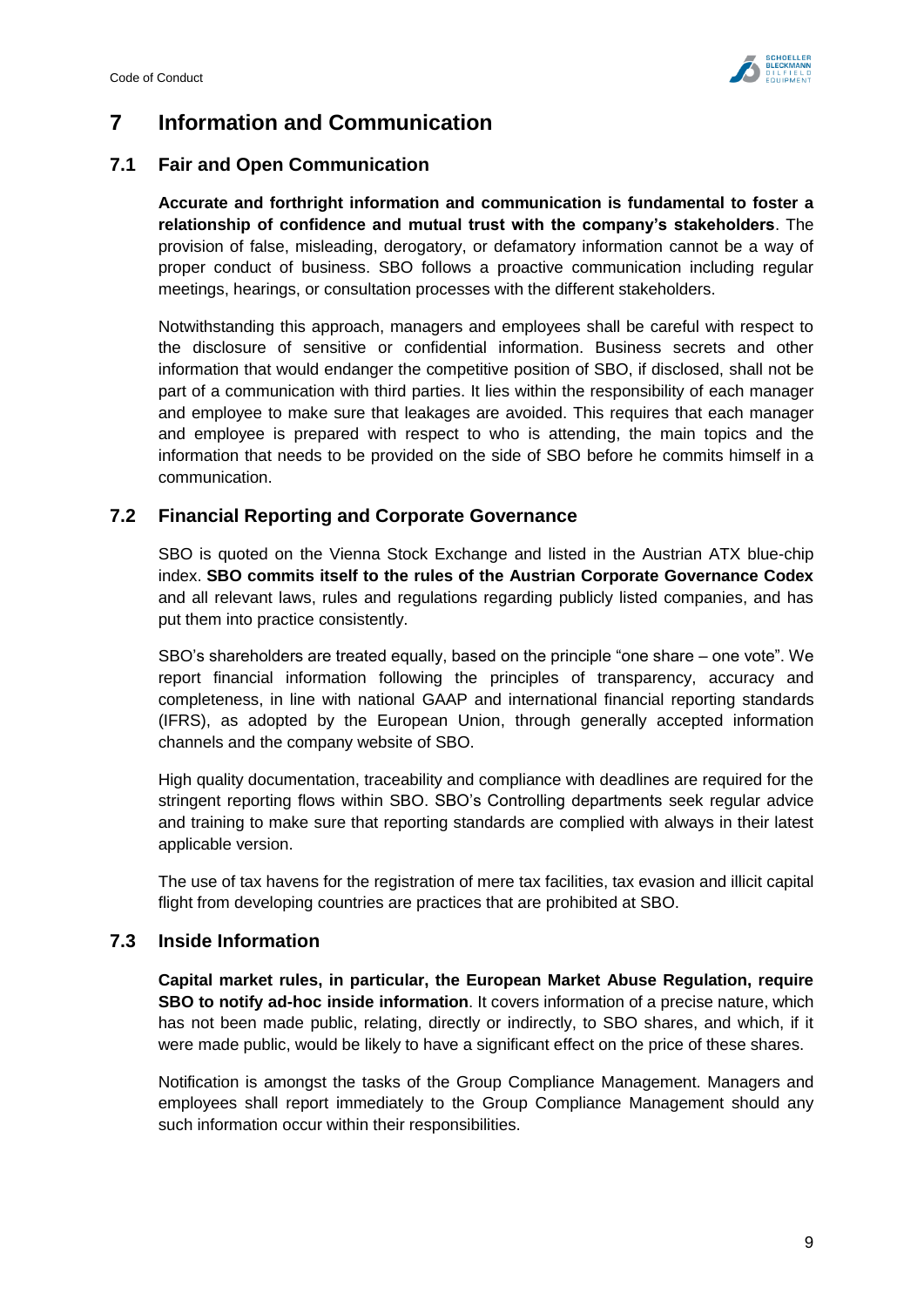

Misuse of inside information in the sense of insider dealing, unlawful disclosure of inside information or market manipulation is sanctioned with severe penalties and managers and employees shall consult with the Group Compliance Management before placing an order to buy or sell SBO shares.

# <span id="page-10-0"></span>**8 Data Protection and Security**

**The protection of natural persons in relation to the processing of their personal data is a fundamental right**. Personal data shall be processed by, and on behalf of, SBO only in line with applicable **data protection** rules and regulations, among them the European General Data Protection Regulation. However, also other than personal data shall be processed in a manner that ensures appropriate **security** including protection against unauthorized and unlawful processing as well as accidental loss, destruction and damage, using appropriate technical and organizational measures.

Data security is an issue not only within local networks. De-centralized and centralized data systems and warehouses (including Clouds) require additional cautiousness as third party services providers often do not fully comply with the standards set out by SBO. Technical and organizational measures shall make sure that only software and solutions with a valid license are used on company's servers and computers, and use of software other than the software provided by the company (privately installed software) is prohibited.

# <span id="page-10-1"></span>**9 Intellectual Property**

**The ability to access technology and know-how is essential for improving enterprise performance**. Technological progress is the main driver behind the sustainability strategy of SBO as it is not only key to the long-term business growth of SBO, but also a guarantor for social and environmental development.

Protection of intellectual property (IP) shall be one of the highest efforts of managers and employees. Transfer of technology and know-how shall be made only with due regard to the protection of our patents, trademarks, copy rights and license agreements.

Cooperative Research and Development (R&D) with other companies, governmental institutions and universities has in numerous cases turned out to be successful for the further development of manufacturing technologies and products. Where suitable, SBO Group companies are encouraged to seek professional advice and institutional cooperation to promote process and product innovations.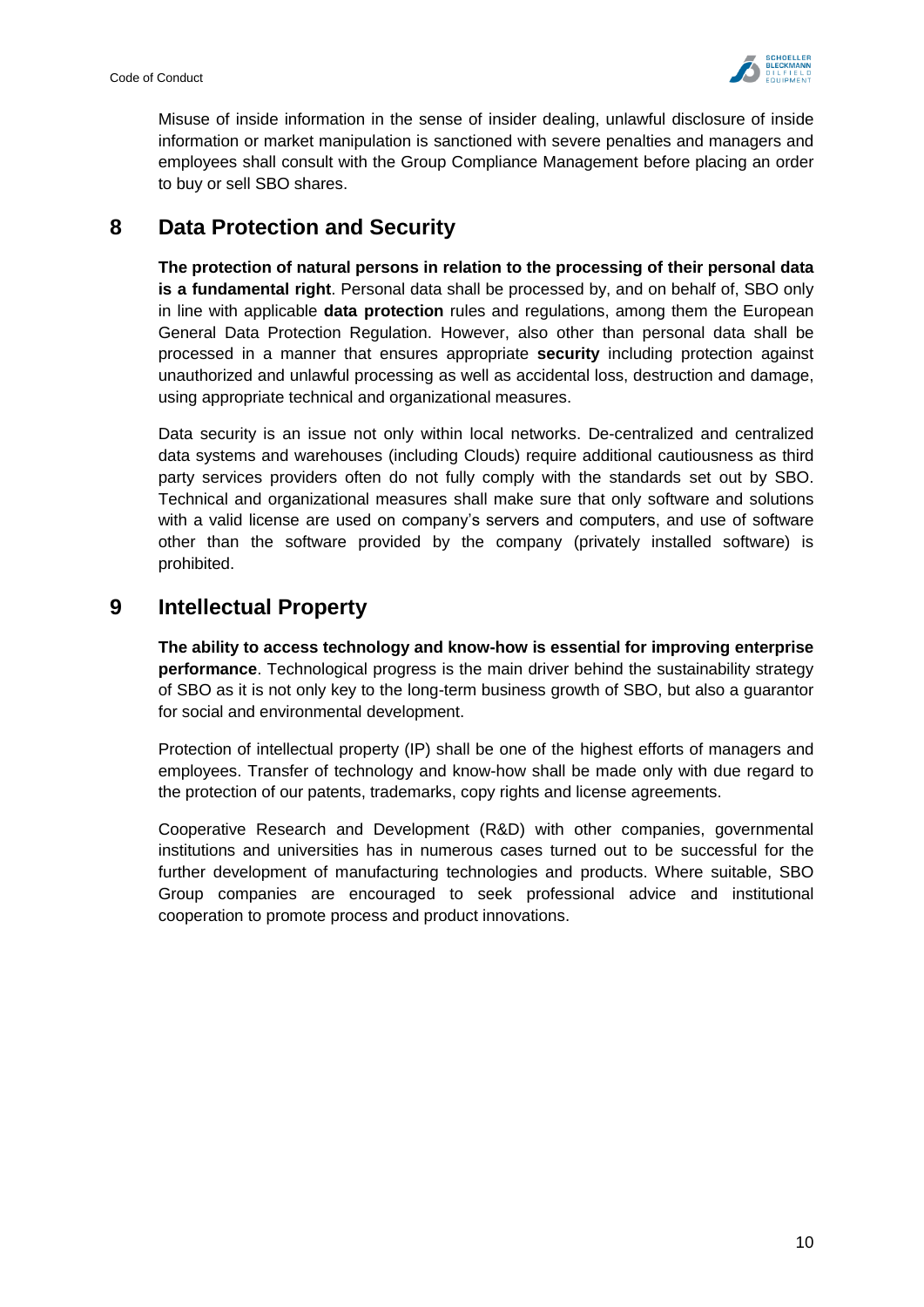

# <span id="page-11-0"></span>**10 Compliance Management**

## <span id="page-11-1"></span>**10.1 Group Compliance Management**

The **Group Compliance Management** of SBO lies within the responsibility of the Executive Board of SBO. The Executive Board has appointed the Group Compliance Department to pursue implementation of this Code of Conduct. The Group Compliance Department can be accessed at:

Schoeller-Bleckmann Oilfield Equipment AG Group Compliance Management Hauptstrasse 2 2630 Ternitz Austria Tel.: +43 2630 315-0 E-Mail: [compliance@sbo.co.at](mailto:compliance@sbo.co.at)

The Group Compliance Department reports exclusively to the Executive Board and is not subject to any instruction rights by any other corporate body. They shall not be considered responsible representatives according to any administrative penal acts.

The Group Compliance Management is supported by the Local Compliance Coordinators within each SBO Group company, who shall report directly to the Group Compliance Management and coordinate, and supervise, the implementation and execution of this Code of Conduct within the respective Group company according to the instructions of the Group Compliance Management. This shall include, among others, regular information and training of local managers and employees with respect to policies and guidelines provided on the Compliance Platform of SBO and keeping proof of all measures applied in that regard. The Local Compliance Coordinators are requested to provide training based on a centrally determined agenda to all local managers and employees at least once every business year.

Regular education and training of managers and employees shall raise awareness for the different topics set out in this Code of Conduct, such as non-discrimination, health and safety, anti-bribery / anti-corruption, data protection and security, etc. It lies within the responsibility of each manager and employee to seek adequate training and request advice from time to time in order to be in the position to carry out business in compliance with this Code of Conduct. As required, the Group Compliance Management, or the Local Compliance Coordinators, may decide to seek external advice to make sure that compliance issues are addressed with utmost diligence and care.

## <span id="page-11-2"></span>**10.2 Compliance Reporting**

Each Local Compliance Coordinator shall report regularly, at least every business year within four weeks from its end, to the Group Compliance Management all incidents, concerns, and violations occurred, and regular training provided, with respect to the Code of Conduct over the preceding period.

Significant incidents, concerns, and violations, in particular, but not restricted to those relating to [Social Matters and Employees,](#page-5-0) [Health, Safety and Environment,](#page-6-0) [Trade and](#page-7-0)  [Competition,](#page-7-0) [Data Protection](#page-10-0) and Security, and [Inside Information](#page-9-3) shall be reported ad-hoc to the Group Compliance Management. This shall make sure that risks are detected before they materialize and that mitigation measures can be taken proactively.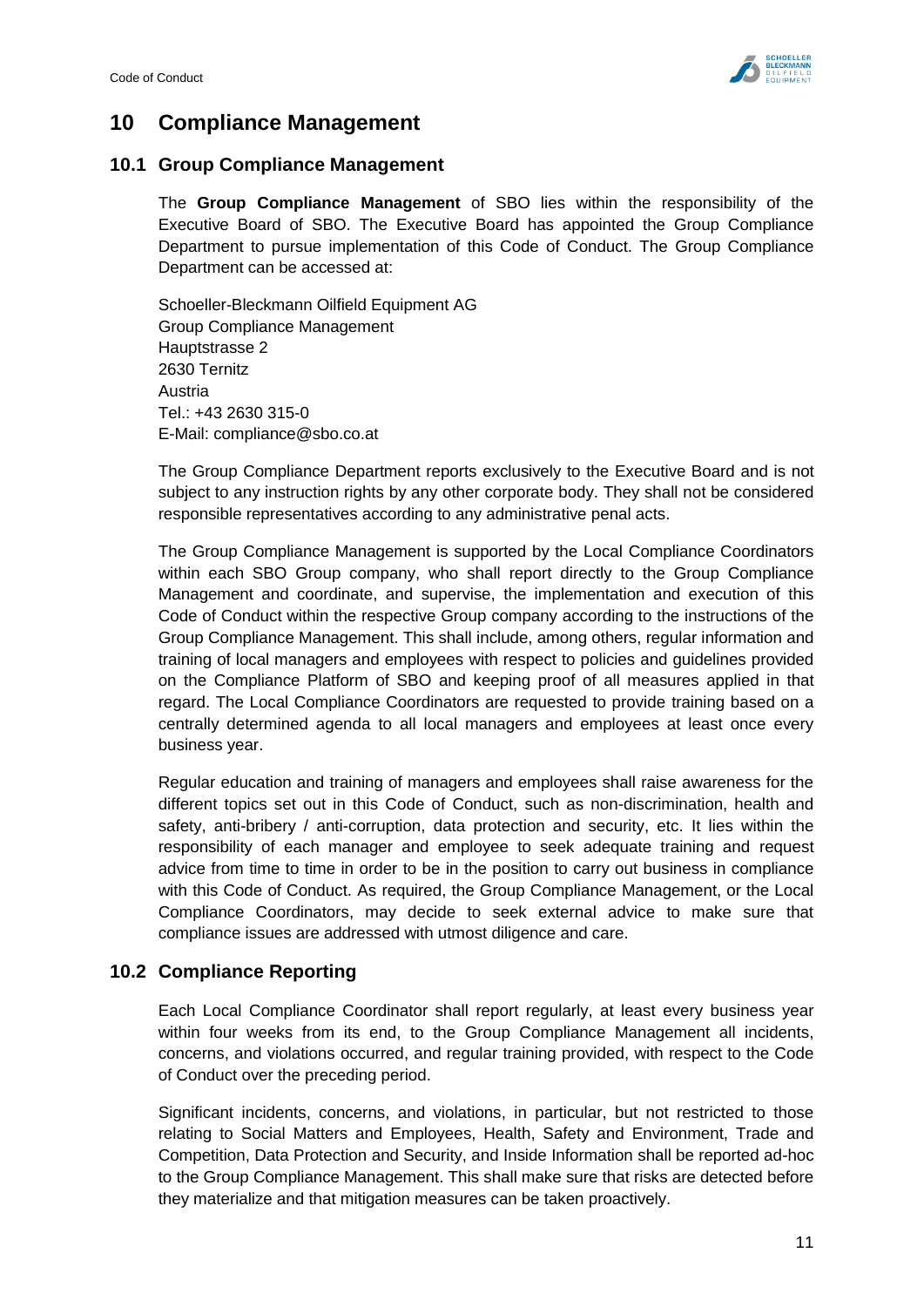

The Group Compliance Management shall have the right to request any information it deems necessary to obtain clarity. Support shall be granted by the Local Compliance Coordinators. It may request to take part in any dialogue with a view to seeking agreed solutions with the party infringed.

#### <span id="page-12-0"></span>**10.3 Penalties**

Each manager and employee must be aware that infringements of this Code of Conduct can lead to serious reputational and financial damages not only to the party infringed, but also to SBO and SBO's managers and employees. Depending on the infringement, severe penalties against SBO and respective managers or employees can be an additional consequence.

**SBO takes this Code of Conduct very seriously**. Any managers and employees, who do not conform to the rules and recommendations set out in this Code of Conduct shall therefore be penalized by means of appropriate disciplinary measures, which may range from a mere instruction, or warning, up to dismissal in case of repeated or particularly serious violations. Depending on the severity of the infringement, SBO may consider to pass on payments made in that respect also to the infringing managers or employees.